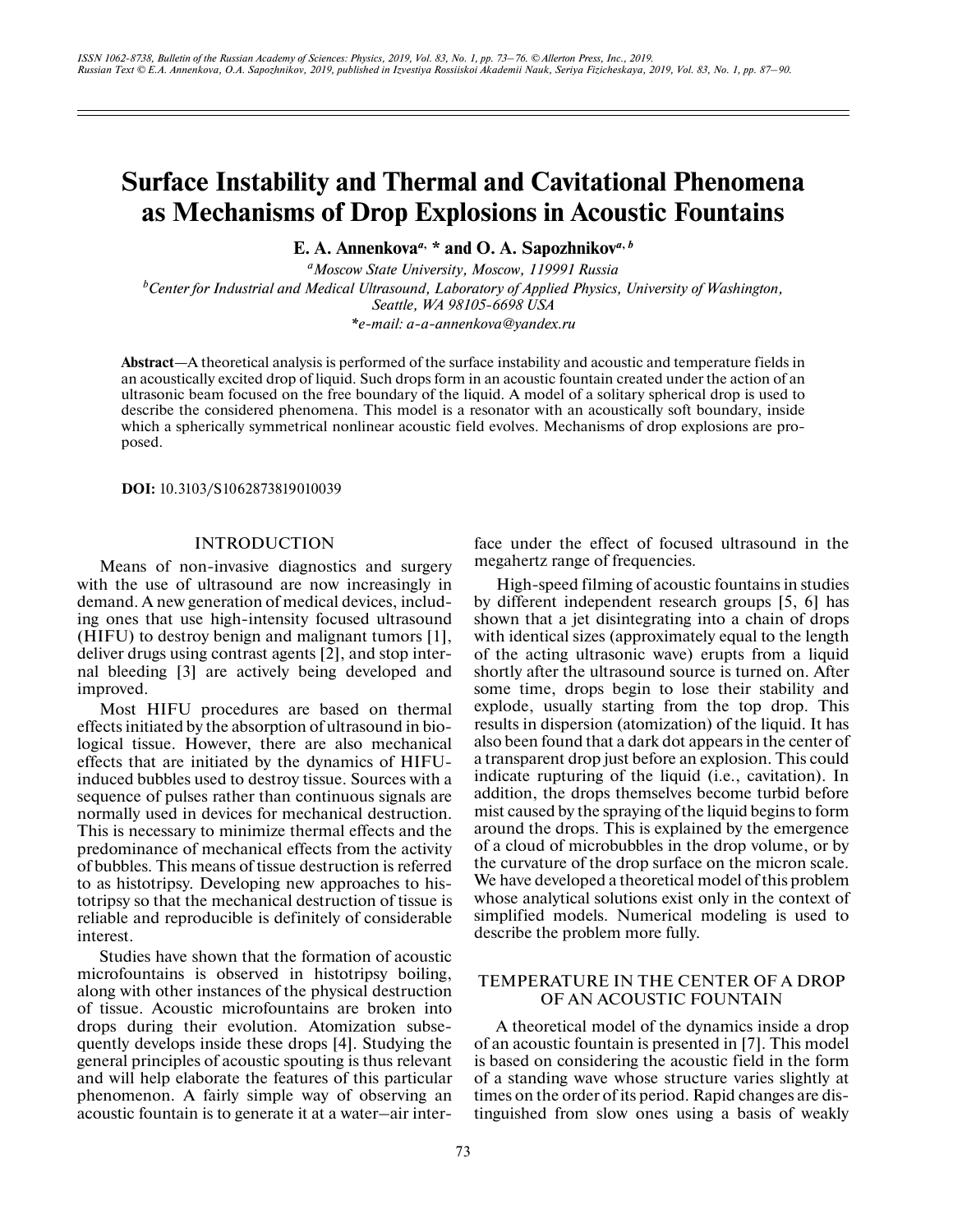

**Fig. 1.** Peak pressure in the center of a drop.

interacting standing waves with different frequencies in order to analyze the patterns of the nonlinear wave process in explicit form. It is found that a standing wave takes the form of an alternately converging and diverging pulse with a peak in the process of nonlinear evolution. The peak pressure in this pulse near the resonator's center can far exceed the initial amplitude of the wave. Extremely high concentrations of energy can be achieved near the resonator's center at a certain time interval despite the total loss of energy.

Viscous absorption in a drop heats the liquid, due to the transformation of acoustic energy into heat. Since the energy of higher harmonics is localized near the center of the drop, the release of heat is most efficient at the very center of the drop. The energy dissipated in a unit of volume per unit of time (on average over a period) is equal to the sum of the contributions from each harmonic:

$$
Q_{\text{heat}} = \frac{b}{4\rho_0^2 c_0^2}
$$
  
 
$$
\times \sum_{n=1}^{\infty} k_n^2 |P_n|^2 \left\{ \frac{1}{(k_n r)^2} - \frac{\sin(2k_n r)}{(k_n r)^3} + \frac{\sin^2(k_n r)}{(k_n r)^4} \right\}.
$$
 (1)

Here, *b* is a coefficient of dissipation;  $\rho_0$  is the equilibrium density of a medium;  $c_0$  is the speed of sound;  $r$  is the distance from the drop's center;  $k_n$  is the wave number of the decomposition of the acoustic field potential over the basis of functions  $\sin(k_n r)/(k_n r)$ ; and  $P_n$  is the amplitude of the acoustic pressure harmonics in the drop.

Let *T* be the temperature increment of the relative initial equilibrium level,  $\chi = \kappa/\rho_0 C_p$  be the thermal diffusivity, κ be the coefficient of thermal conductivity, and  $C_p$  be the specific heat capacity of the liquid. The heat balance equation has the form

$$
\frac{\partial T}{\partial t} - \chi \frac{1}{r^2} \frac{\partial}{\partial r} \left( r^2 \frac{\partial T}{\partial r} \right) = \frac{Q_{\text{heat}}(r, t)}{\rho_0 C_p}.
$$
 (2)

The region of heat source localization is extremely small, so the effect of heat diffusion can be notable; the contribution from thermal conductivity must therefore be taken into account. This is easy to do by expanding the temperature increment in spatial harmonics:

$$
T(r,t) = \sum_{n=1}^{\infty} \theta_n(t) \frac{\sin k_n r}{k_n r}.
$$
 (3)

Here,  $\theta_n(t)$  are the amplitudes of the corresponding harmonics. Calculations of the temperature based on this approach showed that the predicted heating in the center of the drop was no higher than fractions of a degree under conditions characteristic of the drops of an acoustic fountain.

#### CONDITIONS FOR CAVITATION

At the initial stage, the oscillations of the drop are harmonic, and the pressure in the center is relatively low. Higher harmonics arise over time due to acoustic nonlinearity, and the profile becomes non-sinusoidal. Negative pressure levels of tens and hundreds of megapascals are reached in the center of the drops upon the formation of acoustic fountain created in practice. This is close to or exceeds the levels of liquid tensile strength; their maximum for water is 30 MPa (see Fig. 1).

We calculated how bubbles with different initial radii behave in the center of a drop at the moment when the temporal profile of the acoustic pressure in the center of the drop is maximally distorted. It turned out that small bubbles quickly collapse. A bubble begins to grow under the influence of pressure arising in the center of an acoustic fountain's drop with an increase in the initial radius of the bubbles, starting from a value of about 10 μm.

## INSTABILITY OF A DROP'S SURFACE

The problem of the stability of the spherical shape of an acoustically excited drop that produces spherically symmetric oscillations is considered along with a description of the temperature field. Acoustic pressure on the drop's surface is assumed to be zero, ignoring the influence of the surrounding gas on the liquid. In other words, the drop is considered to be in a vacuum.

Our analysis of surface instability was based on considering the liquid dynamics in a drop's surface layer, where spherical disturbances develop. The liquid in this layer was considered to be incompressible. This was a reasonable approximation, since the pressure on the surface of a drop is zero. We cannot consider the liquid to be incompressible throughout a drop in the case of an initial spherically symmetric oscillation, since the liquid in this case must either rest everywhere (a property of solutions to the Laplace equation) or contain a source and a drain of mass (e.g.,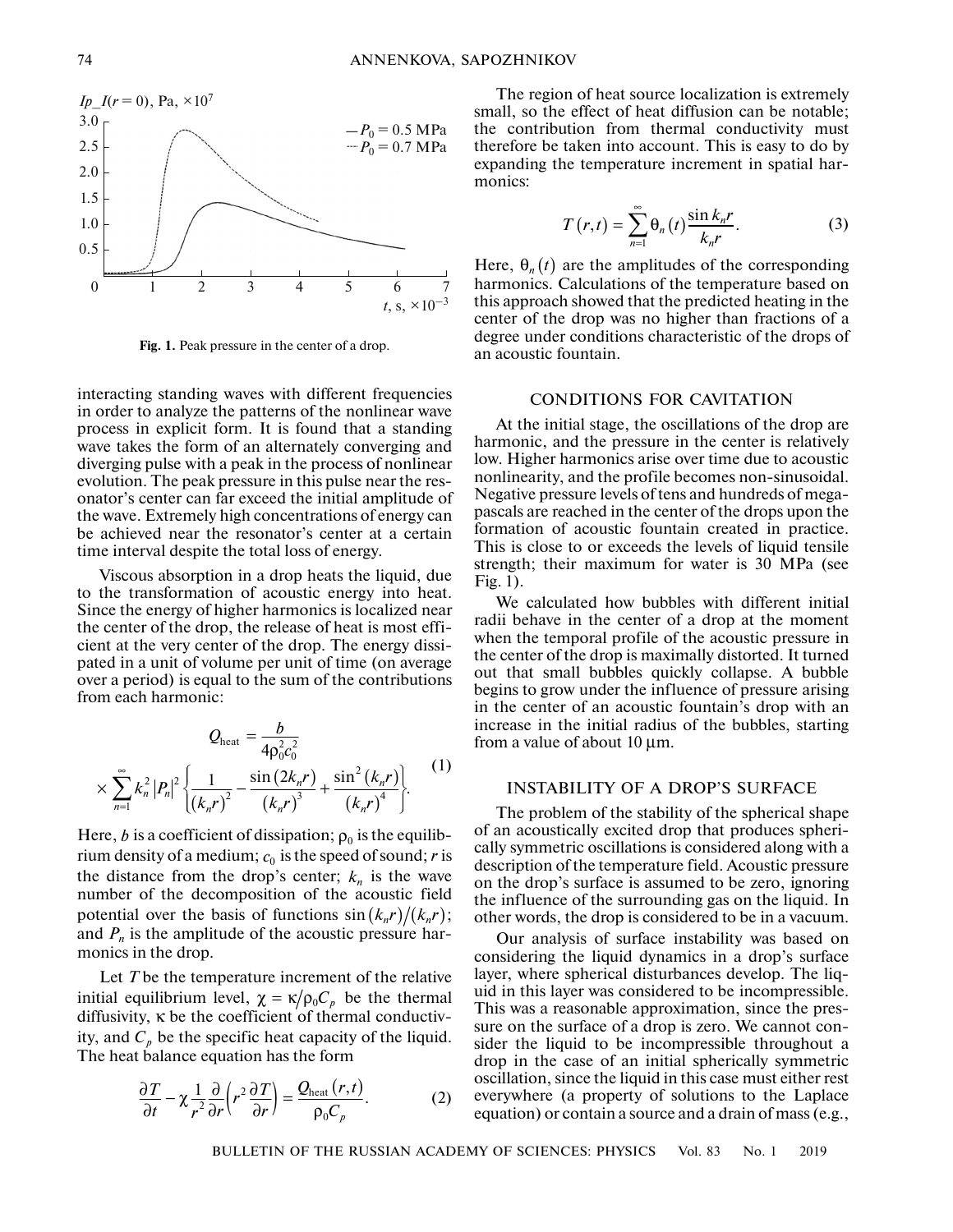

**Fig. 2.** First zone of instability of a drop surface in parameters  $P_0$  (the pressure at the center of the drop at the initial moment): *n* is a harmonic number; the black line is for theoretical calculations without viscosity;  $\Delta$  represents numerical calculations without viscosity; o denotes a numerical calculations with viscosity.

an oscillating bubble) at the center of the drop. We therefore we may assume there is a spherically symmetric source of mass somewhere deep inside the drop. It causes oscillations of the incompressible nearsurface layer, but the very motion of the surface and the near-surface layer is distorted, due to the development of instabilities that emerge on the surface and gradually attenuate as the drop moves away from it.

Small disturbances of a general form can be represented as a superposition of spherical harmonics. Disturbances are large-scale at low orders of spherical harmonics  $n$ , so the effects of viscosity can be ignored in low-viscosity liquids (including water). Viscosity can play a prominent role at high values of *n*. The threshold for the parametric excitation of capillary standing waves on the surface of a drop in particular will be nonzero precisely because of viscosity effects.

Our analysis of viscous phenomena was performed in analogy with the approach used in [8] for oscillations of a spherical gas bubble in a liquid. The deviation of a drop's surface from a sphere was decomposed into spher-

ical harmonics: 
$$
\xi(t, \theta, \psi) = \sum_{n=0}^{\infty} \sum_{m=-n}^{n} a_{nm}(t) Y_{nm}(\theta, \psi)
$$
.  
Different components of the expansion of distur-  
bances (different modes) behave independently of one

another, so it suffices to consider only one mode of<br>perturbation. Such consideration produces the cause another, so it surfless to consider only one mode of<br>perturbation. Such consideration produces the equa-<br>tion for the amplitude of the mode perturbations<br> $a = a_{nm}$ :<br> $a + 2\delta$ ,  $a + \left[\frac{n+1/2}{V} + O^2\right]_{a=0}$  (4) tion for the amplitude of the mode perturbations  $a = a_{nm}$ 1<br>|<br>|<br>|

$$
\ddot{a} + 2\delta_n \dot{a} + \left[ \frac{n + 1/2}{R_0} \dot{V} + \Omega_n^2 \right] a = 0.
$$
 (4)

Here,  $\delta_n = (n-1)(2n+1)\frac{v}{R_0^2}$  is the damping decrement of the *n*-th mode of surface waves; v is the kine $n = (n-1)(2n+1)$ *R*



**Fig. 3.** First zone of instability of a drop surface in parameters  $(P_0, n)$  at different moments of slow time.

matic viscosity;  $R_0$  is the initial radius of the drop (which varies slightly);  $\dot{V}$  is the acceleration on the drop's surface, calculated from the dynamics of the acoustic field in the drop; and  $\Omega_n$  is the natural frequency of free oscillations of the corresponding mode. vil<br>or<br>he<br>*V* 

The acceleration profile on the drop's surface is harmonic at the initial moment of time, and the problem is reduced to solving an equation of Mathieu type whose zones of instability are described in the literature [9, 10] and shown in Fig. 2.

The shape of the profile is distorted over time, and its amplitude increases. In addition, the more distorted the profile, the greater its amplitude becomes. However, even such an increase does not lower the threshold of instability. On the contrary: It raises it (see Fig. 3), since the curve has the shape of a burst too short to cause an instability. A bipolar burst is less than 10% the length of a full pulse with a duration of 1 μs (i.e., less than  $0.1 \,\mu s$ ).

## **CONCLUSIONS**

Calculations show the effect of heat conduction means that compared to a linear case, the center of a drop is not heated to more than fractions of a degree, despite a notable increase in dissipation at the center of the drop. At the same time, the nonlinear amplification of peak pressure is quite strong. Negative pressure levels that exceed those of the liquid's tensile strength can be achieved in practicable modes of forming an acoustic fountain in the center of the drops. Analysis shows that the main reason for the explosion of a drop is the rupturing of the liquid in its center (cavitation) under the action of high negative pressures caused by nonlinear acoustic processes. Our results are in agreement with experimental observations of drop explosions, providing a deeper understanding of the processes that accompany ultrasonic atomization.

Analysis of the instability of a drop's surface shows that its amplitude can be increased when it has certain